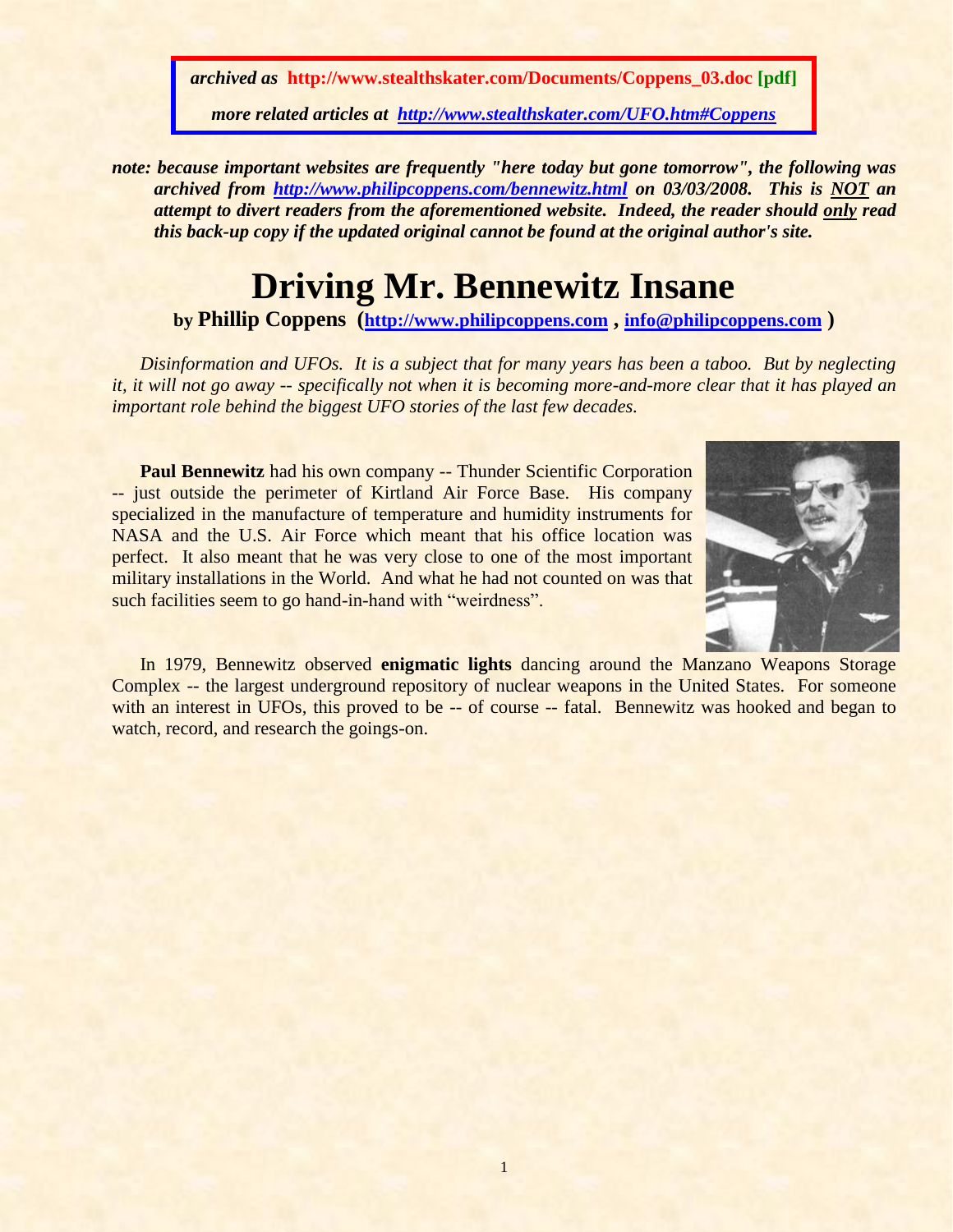

**Kirtland Air Force base**

On May 7, 1980, Myrna Hansen -- a single mother -- contacted Bennewitz with a story that she had been abducted by *aliens*. At the time, a few abduction cases were already known -- specifically the Betty and Barney Hill and the Travis Walton abduction. Budd Hopkins had not yet published Missing Time. And Berlitz and Moore were in the process of writing their Roswell book.

Leo Sprinkle and Bennewitz decided to do a hypnosis session with Hansen. Specifically, Bennewitz came away from the session and subsequent meetings with him believing that *alien* beings were beaming some sort of rays at her and controlling her unconscious mind. Furthermore, Hansen was talking about an underground base where she had seen "body parts". It seems that while she was at the base, a device had been implanted to control her thinking.

That same year (1980), Bennewitz became edgy, started carrying guns, and stating that the *aliens* could come through the walls at any time. This evolved into a belief that the *aliens* were slowly taking over the U.S. government -- specifically the military. The lights were obvious proof of this.

Bennewitz wrote down his theory in a manuscript titled "Project Beta". Sections of it read:

"Established constant direct communication with the *alien*… Subsequent aerial and ground photographs revealed landing pylons, ships on the ground… *aliens* on the ground in electrostatically-supported vehicles… charging beam weapons. The *aliens* are picking up and 'cutting' people every night whether all implants are totally effective I cannot predict… Conservatively I would estimate at least 300,000 people have been implanted in the U.S… at least 2 million worldwide."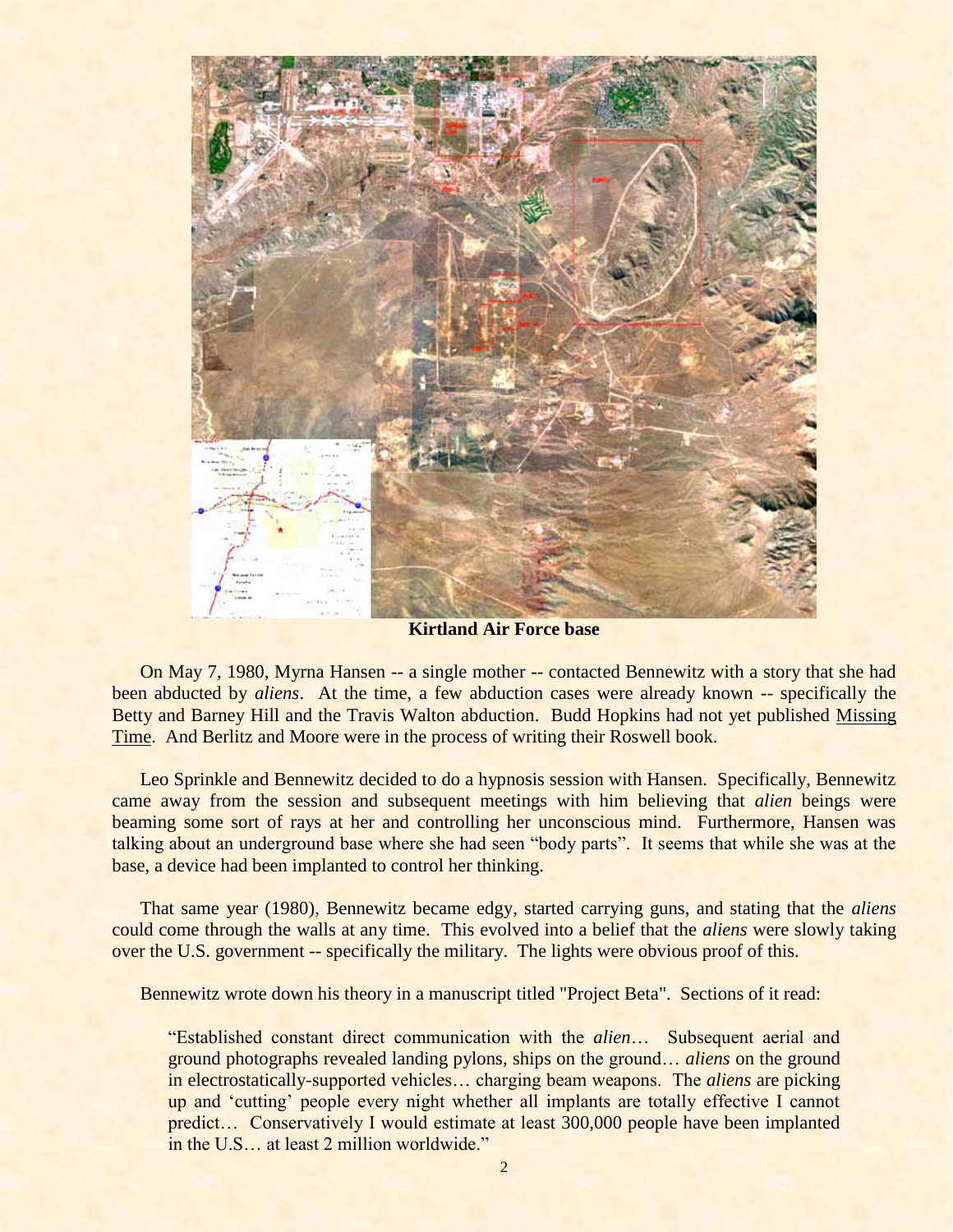The situation was very important and Bennewitz made contact with the Kirtland base. He was passed on to Air Force Office of Special Investigations (AFOSI) Special Agent Richard Doty. It was the start of a campaign that would forever change the UFO phenomenon.

When Bennewitz reported that he had witnessed strange lights, that his equipment had subsequently made strange recordings which he wanted the Air Force to be aware of, Bennewitz was welcomed with open arms. He was even allowed to make a presentation on the base. Furthermore, Doty encouraged him in his research and it seems that Bennewitz even received a fund to continue. That is where the penny should have dropped.

First of all, the official stance of the Government is that there is little to nothing to the UFO phenomenon. So why were they openly encouraging Bennewitz? There was little plausible deniability. Secondly, when they give an individual 75,000 dollars for an investigation to record *alien* communications, intent on taking over control of the U.S. government… if true, would the Government not take a bit more ownership of the situation which seems to any logical mind quite serious?

But the penny did not drop. What has since been officially accepted is that Doty et al. had begun a campaign of disinformation directed at Bennewitz. Bennewitz had indeed picked up radio signals. But these were military communications -- not *aliens*. The Government wanted to know how he had done this for if he could do it, surely the Soviets and other enemies could do it also.

In short, the Government had identified a **serious breach of security** (serious because it involved one of the most important military sites on Earth) and rather than plug it, they decided to contain it and see the extent of the hole. But in order for this to succeed, a net of lies had to be woven. It may be ugly and generally "not nice" on the private citizen(s) involved. But it is standard practice.

Bennewitz was thus given money so that now with sufficient funds, he could continue his tinkering with devices that were picking up the signals. It was money to inspire Bennewitz to continue (which was not really necessary, seeing that he deemed himself one of the few -- if not only -- UFO researcher who had the ears of the Government) and to see how far -- with funding -- he could go. The purpose? As the Soviets had money at their disposal, how big was the hole they had to plug? Bennewitz was paid to find out … though he never realized it.

If the story ended here, it would be just another episode in a long list of campaigns in which UFOs were used as a good excuse for secret government work. But it did not end there.

In 1982, **William Moore** -- now a big celebrity because of his Roswell expose - met with Allen Hynek, the juggernaut of UFO officialdom. Hynek had previously headed up an enquiry into the subject and had afterwards remained on the scene as head of his own organization.



Over a drink, Hynek stated that he was the one who had delivered the computer program to Bennewitz that had begun to analyze the alien communications which was

part of the \$75,000 grant. He had supplied this tool at the request of the Air Force. Bennewitz was told that the program he had received had been "modified by the *aliens* themselves" to facilitate communication with *them*.

In truth, it was a device that was a decoy. It only was meant to produce gibberish. But the purpose was that Bennewitz would continue monitoring the communications with the machine then "deciphering" these communications. But as mentioned, it was specifically created so that Bennewitz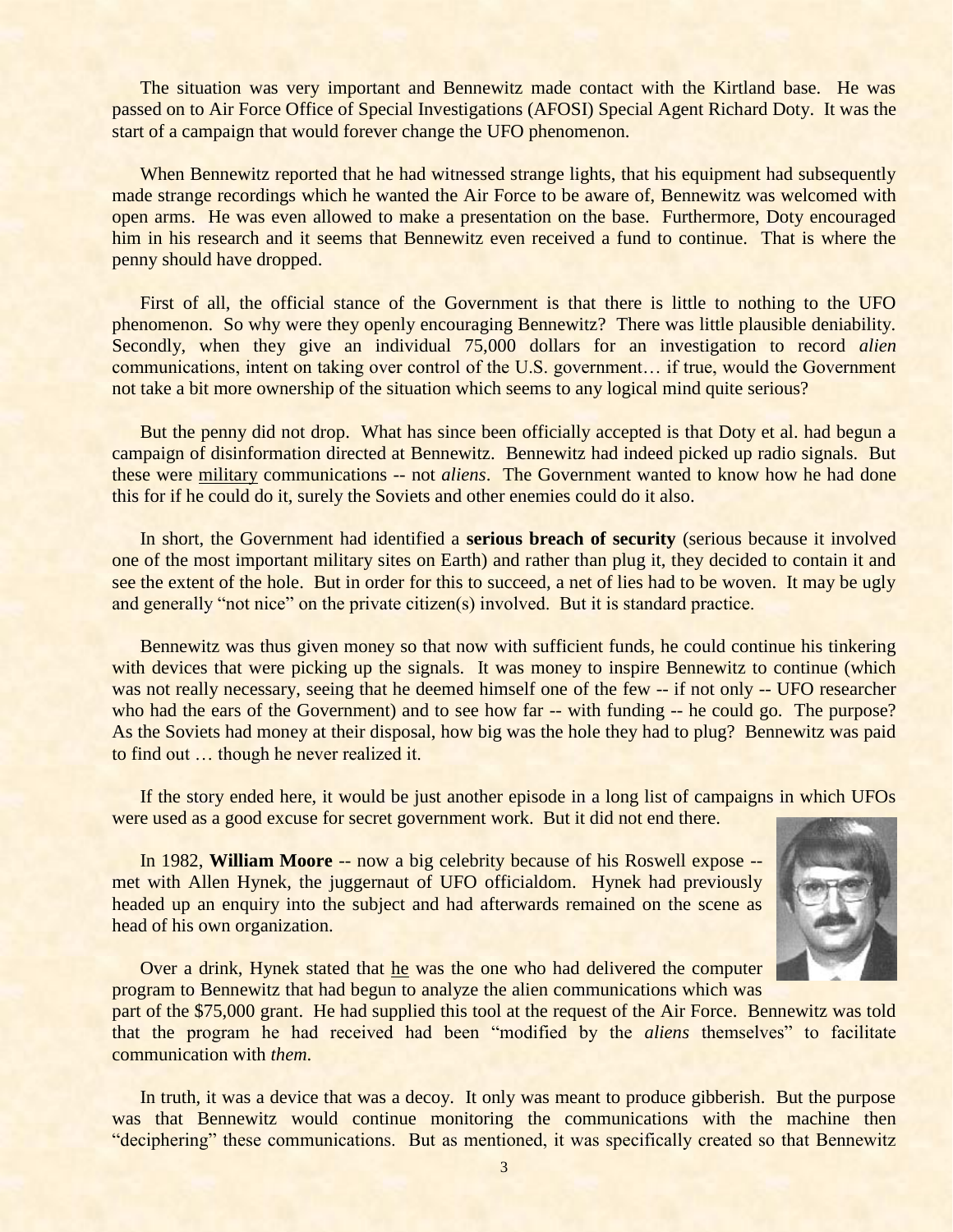would not try to analyze the communications himself which were top-secret. Instead, what he got were endless streams of "Ground ground women of Earth are needed flexible the next discharges our chip all oy women do not command the north among us you have many friends water very shirt resist all attempts at alteration listen orange make peace." The communications would then be incorporated into his theories as "evidence" of *them*. **[StealthSkater note: could the "Project Preserve Destiny" claims of Dan Sherman be an updated disinformation campaign of the Bennewitz affair (see [doc](../../Stealthskater/Sherman.doc) [pdf](../../Stealthskater_PDF/Sherman.pdf)****[URL](http://www.stealthskater.com/Sherman.htm) ?]**

In late 1980, Bennewitz decided to inform the UFO community of his findings, sending long letters to one UFO organization APRO, detailing his theories. At the same time, he wrote to his senators, informing them of the *alien* menace which was taking over control of the base in their state. The senators tried to follow up, but with little success.

It seems that Doty decided to go to the next level of disinformation. On November 17, 1980, Doty met William Moore asking whether Moore would be willing to cooperate. If Moore was willing to spread disinformation, Moore would be given access to the inner UFO secrets of the U.S. Government. It's a big carrot, and it is clear that the two never mix. Why would anyone who knows -- and has been successful in covering it up -- invite someone to spread more lies but in return will be told the truth?

But like Bennewitz, Moore seems to have fallen for it. At least, he accepted the deal.

The disinformation was directed towards Bennewitz and in the late spring of 1981, AFOSI began to draw Bennewitz"s attention away from the base and focus it instead on **Dulce** -- a place of no importance and hence perfect to become the home of an imaginary *alien* base.

Doty had begun a campaign to destroy Bennewitz, however unintentional Moore's role in this enterprise may have been. In August 1988, Bennewitz would finally crack and would no longer be able to function normally. His family had him admitted to a mental facility. After a 1-month stay and assisted by his family, he recuperated. His family wisely decided to forever shield him from both UFOs and UFO researchers.

One of the things that had driven him over the edge was the fact that he saw energy balls within his home, supposedly sent by the *aliens*. Doty thought this was all in Bennewitz's imagination until he learned that the NSA (National Security Agency) was intensely monitoring Bennewitz as well. Doty himself observed the lights when he had broken into Bennewitz's house to find out how Bennewitz was progressing. Doty also noted that the house on the other side of the road seemed to be a surveillance location from where Bennewitz was observed. Did the energy balls have anything to do with something that was "beamed" from across the street?

The sad extent of Doty and Moore's cooperation became only known in 1989 when Moore admitted his role in the Bennewitz affair ... and so much more. Perhaps it was Bennewitz's mental breakdown that had finally made him realize the extent of the deception and the human cost involved.

Moore opted for a MUFON conference at which he would relate his dealings with AFOSI to put the record right. At the same time, he hoped that his lecture would be a warning for fellow UFO researchers to not fall in the same pitfall. What Moore seemed unaware of was that several had already fallen in the same trap many years ago. And that some would follow Moore's example and come out with the truth in the following years.

Moore's admission of deception -- though he claimed he himself had been deceived -- did not go down well. The master of ceremonies had to threaten, silence, and intervene the audience on numerous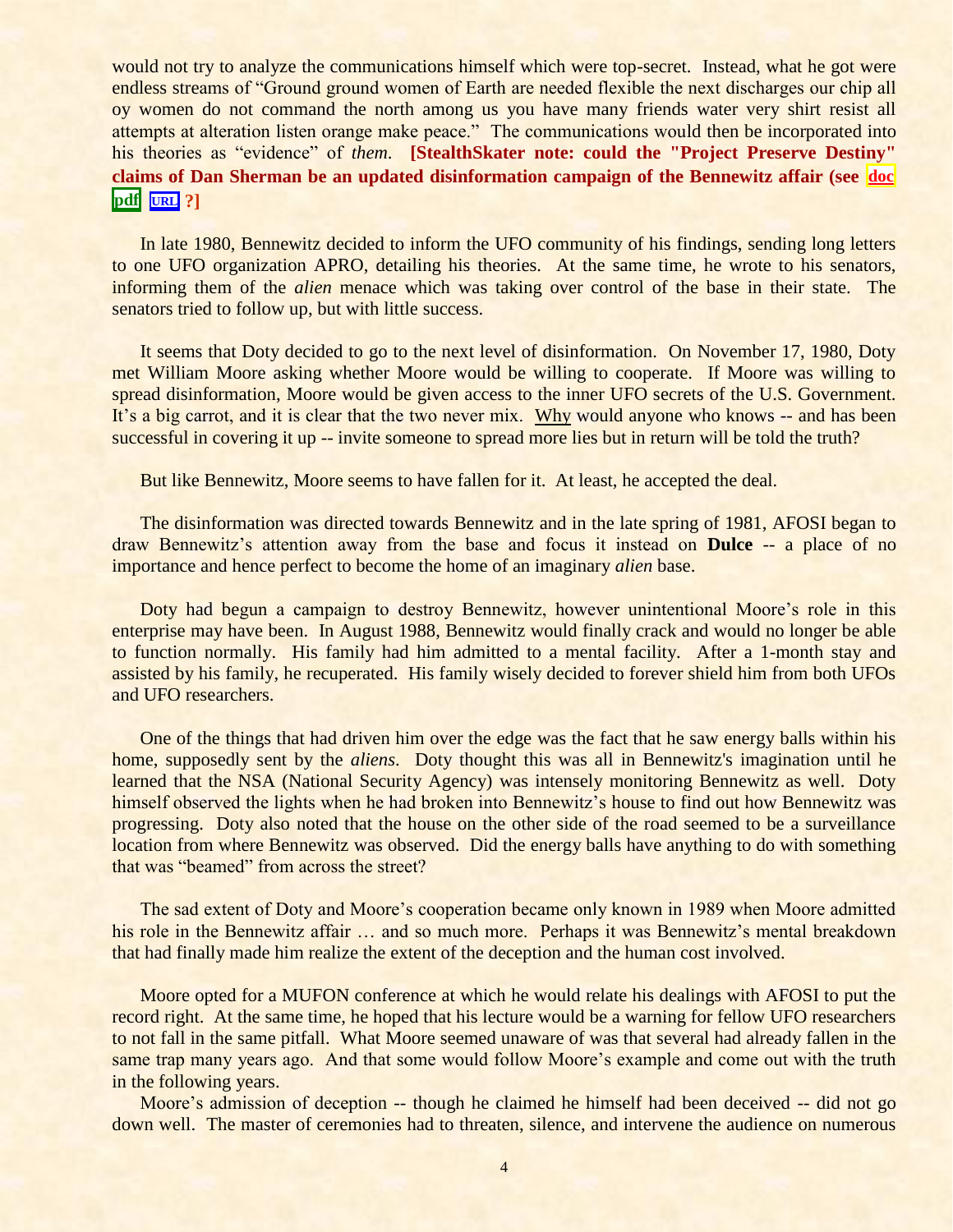occasions. Some realized that the man on stage had driven a man insane and they did not approve. Others were flabbergasted. Some must have realized how the Government had been toying with them.

Moore claimed that he only began to cooperate in 1981. But did he tell the whole truth or merely leave out certain material? It is indeed likely that Moore and Doty only began to cooperate in 1981. But Moore was the first person to argue for the fact that Roswell was an *alien* landing based on the flimsiest of evidence – however good he made it sound for the book. And though this is now widely accepted by the world at large -- helped by television series such as *Roswell* -- any half-serious research will reveal that Roswell is a classic example of government disinformation.



Amongst the stories that Doty fed Moore was one of a live *extraterrestrial* that had been captured after another crash in New Mexico and had lived until 1952. Since then, a series of other *extraterrestrials* had been sent as 'ambassadors'. Doty also spoke of a treaty between the U.S. Government and the *aliens*. Moore accepted some of this information as gospel, while other material (specifically the initial material that Doty had fed to Moore) he was quickly able to dispel as false. Doty shrugged it off as "that was its purpose all along – you have succeeded in your task". It is clear that in the early 1980s, Doty was not knowledgeable enough to concoct UFO stories by himself. And I would suggest that the primary role of Moore was to help him develop better stories. If Moore fell for it, the entire community would run with it.

The biggest con would soon become known as the MJ-12 or Majestic 12 documents. It was Doty who showed Linda Moulton Howe the "classified document" in Kirtland AFB in 1983. It is an alleged briefing paper exposing the existence of a top-secret council that aids the U.S. president on the government's *alien* policy. Howe was contacted by Doty in 1982 after she had made a TV documentary on 'cattle mutilations' that argued in favor of a link with UFOs. Doty promised Howe film footage of the aliens which -- needless to say -- failed to materialize.

Writer Whitley Strieber was also told the "live Alien" story by Doty. He relates it in his book Breakthrough: "I interviewed Mr. Doty after his retirement although he apparently told this story while on active duty as well. In my interview, Mr. Doty repeated the same tale that he has told many times - of the capture of a live *alien* whom, he said, was a mechanic or engineer aboard a UFO. This being, he continued, had not been able to talk till Air Force surgeons had rebuilt his vocal chords which was done in 1949. He stated that he had seen videotapes of the *alien* and is the originator of the now-famous story that *aliens* like strawberry ice cream." More on the ice cream later.

The entire campaign was not just a 2-man show. It may be that the entire disinformation campaign was stage managed from behind the scenes. What the audience in the UFO show sees is a list of authors. Many of the prominent advocates of the 1947 Roswell crash have what can only be described as "intriguing" connections.

Both **Kevin D. Randle** and **Colonel Philip J. Corso** are former military intelligence officers. Randle served in AFOSI in the mid-1970s. Corso (who died in 1997) was a high-ranking officer in U.S. Army intelligence. In the early 1960s, Corso participated in misinformation operations with C.D. Jackson -- the head of the psychological warfare department. Jackson "coincidentally" was also involved in the Hill abduction and played an important role in the "*aliens* abduct American couple"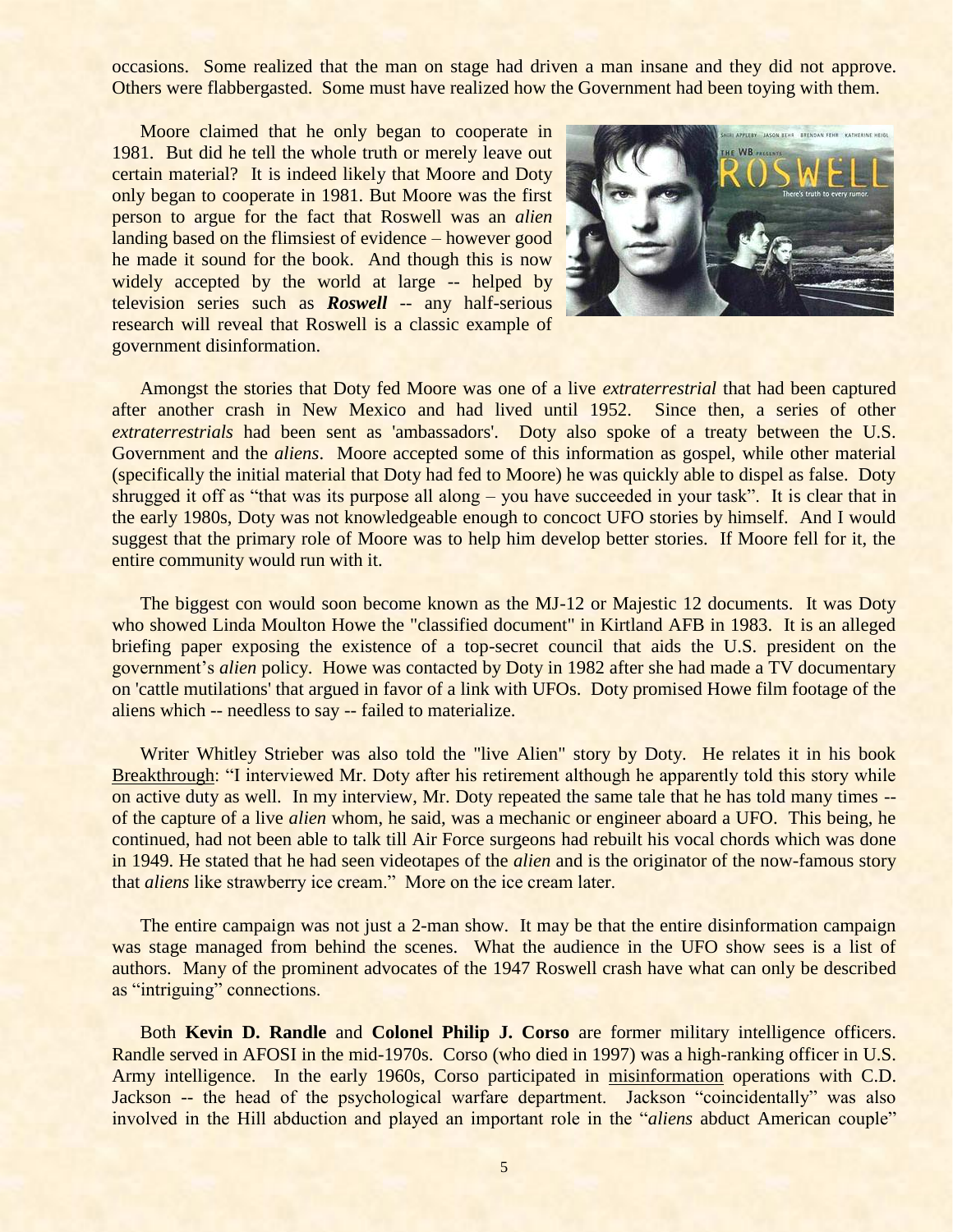story. When Moore made his confession in 1989, he stated that 4 other prominent American UFO researchers were also working for AFOSI. But he refused to name them.

As to the invisible stage managers, the list of Moore"s contacts with AFOSI and other government departments has become known as "**the Aviary**" for Moore gave each of them codenames -- specifically names of birds.

One member of the aviary was Hal Puthoff -- listed as "Owl". He was a founding father of the remote-viewing experiments which involved the famous spoon bender Uri Geller. A more interesting character is Ron Pandolfi (the "Pelican") who headed the CIA's Weird Desk which fielded UFO sightings and enquiries from the public.

In October, 1988, some of the birds descended on television. A program called **UFO Coverup?**  Live! produced by Michael Seligman and orchestrated by William Moore had interviews with 2

"Government informants" -- "Falcon" and "Condor". The "informants" were interviewed behind screens and with their voices electronically disguised in order to prevent government retaliation (of course!).

During his interview, Falcon claimed that the MJ-12 group had its headquarters at the Naval Observatory in Washington D.C. and that the U.S. Navy had "primary operational responsibilities of field activities relating to MJ-12 policies." Falcon added that an *extraterrestrial* was a guest of the U.S. government at the time and that the *aliens* had a base at **Area-51** in Nevada. Just to add some color to these dry facts, Condor added that the "captured" or "ambassador" *aliens* liked "Tibetan music" and strawberry ice cream.



Doty (who was "Condor") and Moore had come a long way: from a campaign to fool Bennewitz. Doty was now fooling the entire Nation. In case anyone would think that there is some validity to the bird"s allegations, Moore himself would later say that the program contained a substantial amount of disinformation although some of it was true. For sure, any aspects that were true would not have come from the mouths of his "birds".

Though Doty has been the most visible contact and there is some confusion whether Doty was either "Condon" or "Falcon" (we will stick with "Condor"), Moore has always stated that Doty reported into someone ("Falcon") who sat at the core of the campaign (or at least more in that direction than Doty). By 1988, that person had apparently decided to move from behind the scene... to behind a screen, even though he was willing to be interviewed on television. Moore further claims that "Falcon" was someone highly placed in the intelligence community. Which is evidence of just how deep the rabbit-hole of disinformation ran.

But who is "Falcon"? Timothy Good, Robert Hastings, and other researchers believe that "Condor" is Captain Robert M. Collins (ret.) -- a former AFOSI officer at Sandia National Laboratories and now a consulting engineer.

Queried, Collins stated: "Since being friends with Bill and having a strictly personal interest in UFOs, I also knew and understood effective CI [Counter-Intelligence] methods to cover the identity of a confidential source. Bill was familiar with these methods. Both the use of my name and Doty"s to cover the identity of 'Condor' and 'Falcon' worked very well for over 2.5 years."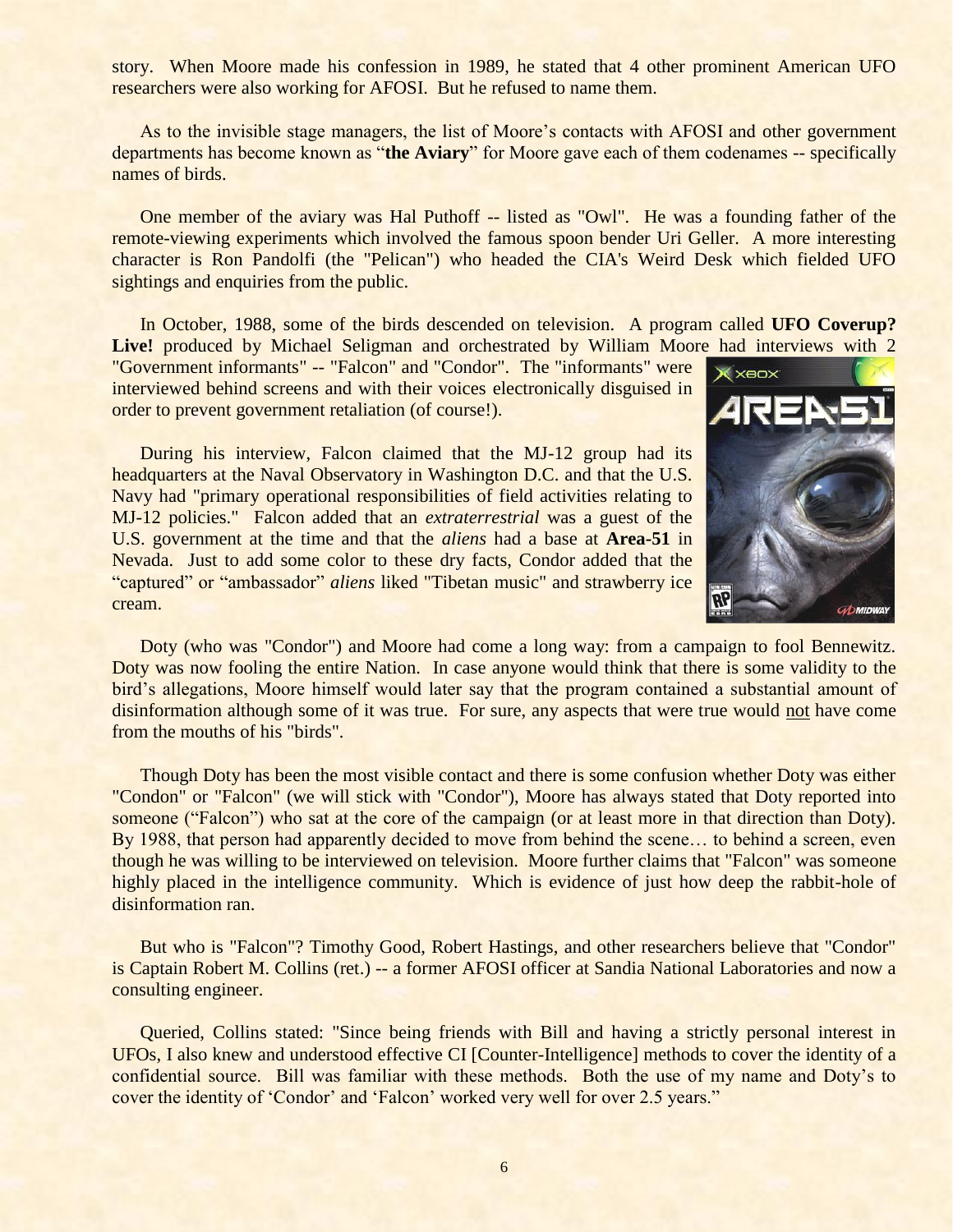Some doubt does remain whether Collins was the "real Falcon" or merely someone who played the role for television. Some claim that the real "Falcon" -- then a man in his 60s -- was in the small studio audience for the show. Robert Coleman -- who was present -- is said to have recognized the man and was surprised to learn that he was involved.

Richard Doty and Bill Moore insist that Falcon is someone in the Defense Intelligence Agency in Washington. Thus, Richard Boylan has named Commander **C.B. Scott Jones** as "Falcon". Jones is a former officer with the Office of Naval Intelligence and spent 30 years in the intelligence field overseas. He has been involved in government research and development projects for the Defense Nuclear Agency, Defense Intelligence Agency, and Defense Advanced Research Projects Agency (DARPA). He is also a former aide to Senator Claiborne Pell who has had a long-standing interest in UFOs. In the 1990s, Scott Jones would become a well-known speakers on the UFO lecture circuit (though whether he owes this to a "bird" reputation is officially not clear).

One other bird, ("Seagull") was Dr. Bruce Maccabee -- an optical physicist at the U.S. Naval Surface Weapons Lab in Maryland and a consultant to MUFON. Maccabee is well-known for his involvement in the Gulf Breeze UFO sightings case and is one of the people who -- after Moore's public confession -- felt it was also time to confess his links with the Government although he argued that he had never been involved in the type of campaign that Moore had been involved in with Bennewitz.

So did this entire wicked campaign to deceive the American public -- making them believe that *aliens* were hiding in secret bases such as Area-51 -- begin in 1982 when Doty and Moore hooked up? And what is the role of Moore? Victim or coconspirator?

That there is more to Moore than meets the eye is evident from what occurred to Lee Graham -- an aerospace worker at Aerojet Electrosystems in Azusa, California who was shown documents like the MJ-12 and Aquarius by Bill Moore prior to their public release. "Publix release" is not the correct word as the MJ-12 papers were sent to Moore himself and Jaime Shandera by an anonymous "source". Though Doty is most often identified as the main perpetrator of the hoax, some have claimed Moore faked the documents himself. But he officially denies this.

But back to Graham. He eventually took the documents to his superiors and came under intense security by the Defense Investigative Service (DIS). Moore -- who provided the documents, however -was never investigated by DIS even though Lee Graham insisted that an investigation should take place.

In 1987, two men visited Lee Graham at work. One of the men identified himself as FBI Special Agent William Hurley. The second man -- dressed in civilian clothes -- did not identify himself but later turned out to be Major General Michael Kerby, USAF who at the time of the visit was Director of the Air Force Legislative Liaison office.

The 1-hour interview was a pep talk to convince Graham that he should disseminate the MJ-12 document to the public. Graham was also shown the then Top-Secret designation of the F-117 'Stealth' fighter. This was an item of interest to Graham who had been seeking it through FOIA requests for years. Again, a major carrot was being dangled in front of UFO researchers.

Intriguingly, Graham learned the identity of Kerby from C.B. Scott Jones -- then a congressional aide to Senator Claiborne Pell. Coincidence ... or evidence of Jones' involvement with UFO disinformation in his capacity as "Falcon"? Jones provided Graham with Kirby's biography and photograph of the General. He told Graham in the accompanying letter that Kirby was a "mutual acquaintance." How the two knew and how Scott Jones knew of the visit are 2 intriguing questions… When he was later confronted with these questions, Jones stated that the general had been at Senator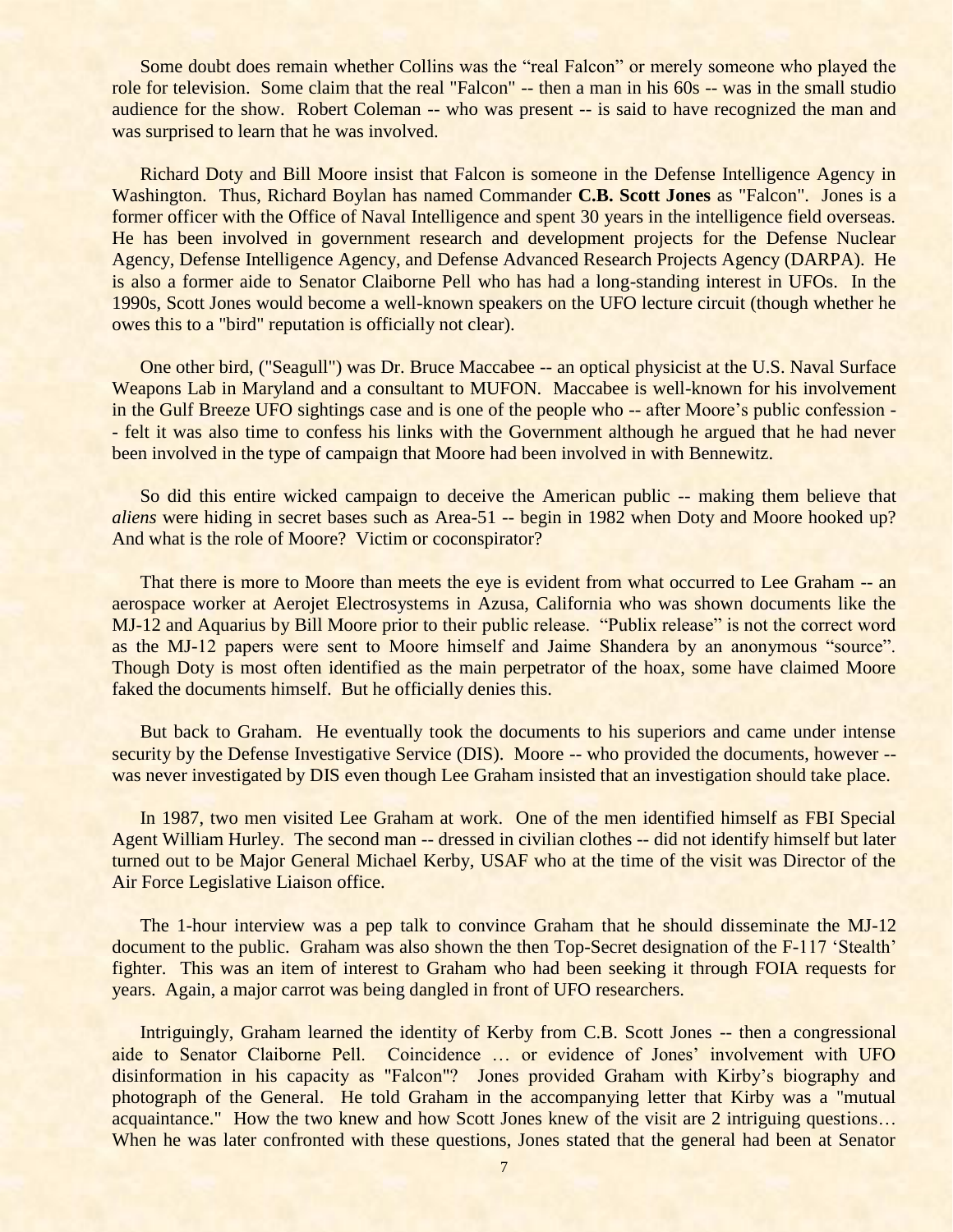Pell"s senate suite on a courtesy call and he had mentioned the visit to Jones, knowing Jones" "interest in these matters." It's all a big coincidence, life, is it not...

When Graham filed FOIA requests related to his meeting, he discovered that he was being monitored by AFOSI Colonel Barry Hennessey in Washington, D.C. Hennessey was Richard Doty"s boss at AFOSI.

With MJ-12 and "the Aviary", a new claim was made -- this time involving a **"UFO Working Group"**. The claim was made in a book by Howard Blum who had the bad luck to be published in the fall-out of the Moore affaire. As a consequence, his book got a far more skeptical review than most other books -- specifically those who had made far bigger claims, had received.

The head of the UFO Working Group was given the name "Col. Howard Phillips". In truth, it was **Col. John Alexander** ("Penguin") -- the former director of non-lethal weapons testing at Los Alamos National Laboratories in New Mexico. Alexander had been one of the "birds" on Moore's list. And it seems that the "UFO Working Group" was just the latest "incarnation" of the Aviary.

Jacques Vallee commented that "the Colonel Phillips [John Alexander] secret group is not the real secret group. It is only the latest carrot dangled in front of a public always eager for new revelations... There is clearly an endless supply of such stories. And they are always volunteered to people who are prone to believing them but have no ability to check them."

Many of the "UFO Working Group" turned "Aviary" went on to become members of the National Institute of Discovery Sciences (**NIDS**) -- started up by Nevada billionaire **Robert M. Bigalow**. Bigalow is donating his money in an effort to better understand the UFO mystery. Apparently.

Bennewitz died on June 23, 2003 at the age of 75. It seems that a campaign specifically directed towards him then mushroomed into a public campaign to make (specifically the American) public believe *aliens* were here and the Government was working with the *aliens*. Bennewitz's price was a mental breakdown. But as soon as he had been able to remove UFOs from his life afterwards -- shielded from it by his family -- he apparently seems to have led quite a happy life, especially when compared with the life he led between 1980 and 1988.

Bennewitz can be seen as a martyr and in that role, he should perhaps be an inspiration to many: to realize that many of the major themes in the UFO community -- from *aliens* in residence in Area-51 to crashed ET spacecraft -- is worthy of study. But from the point of view of Government disinformation, not a possible revelation that will change the World. Seeing the UFOs for what the likes of Doty have made them into -- that may set many people free and might indeed lead to a major revelation ...

we have been lied to -- on purpose -- by the Government.

## **About the author [\(http://www.philipcoppens.com/bio.html](http://www.philipcoppens.com/bio.html) ):**

**Philip Coppens** is an author and investigative journalist, ranging from the world of politics to ancient history and mystery. He is the editor-in-chief of the Dutch magazine *Frontier* and the online REAL NEWSpaper and a frequent contributor to *Nexus* magazine. Since 1995, he has lectured extensively across the World. He is the author of "The Stone Puzzle of Rosslyn Chapel", "The Canopus Revelation", "Land of the Gods", and "The New Pyramid Age".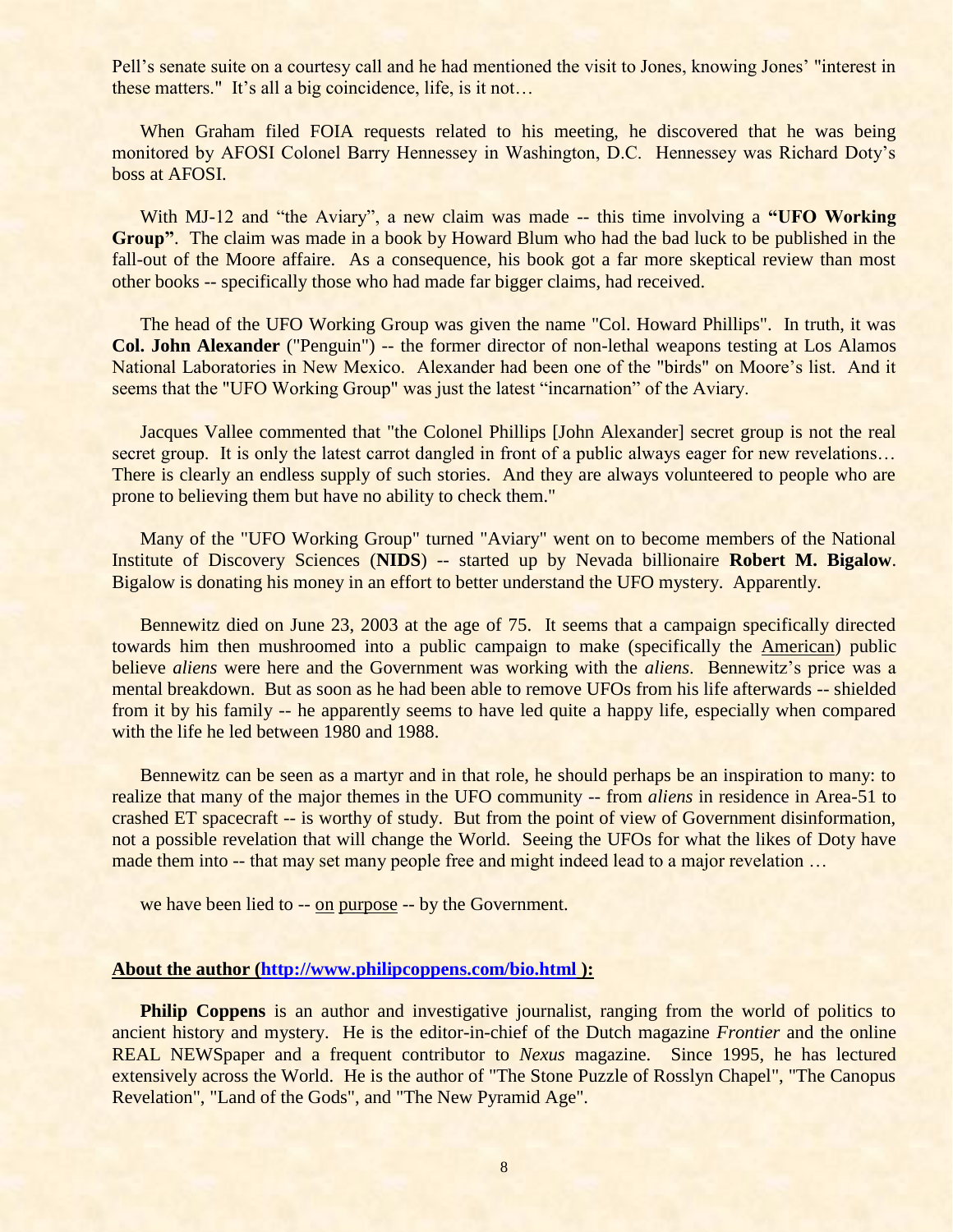Philip Coppens (1971-) started his career as an investigative journalist with specialist subject the world of politics and intelligence agencies. As a result, material uncovered on the life of **[President](http://www.philipcoppens.com/america.html)  [John F. Kennedy's](http://www.philipcoppens.com/america.html)** alleged assassin -- Lee Harvey Oswald -- was used by a **[U.S. government enquiry](http://mcadams.posc.mu.edu/arrb/index79.htm)** in 1994.

In 1995, he established *Frontier* magazine (formerly *Frontier 2000)* together with Herman Hegge (a newsstand magazine in the Netherlands and Belgium), creating a series of scoops such as confirmation of the existence of **[pyramids in China](http://www.philipcoppens.com/china_pyr.html)**. These and other often groundbreaking articles have resulted in a series of articles appearing in various magazines (*Fortean Times*, *Nexus*, *Hera*, *Mysterien*, *New Dawn*, etc.) across the World as well as appearances on radio and television (Belgium's Kanaal 2, Voyager (RaiDue - Italy), Swiss International Radio, Dreamland Radio, The X-Zone (Talkstar Radio), Eye on the Future, etc.). Since 1995, Frontier Sciences Foundation has grown to incorporate -- amongst others -- **[Frontier Bookshop](http://www.frontierbookshop.nl/)** and **[Frontier Publishing](http://www.frontierpublishing.nl/)**.

In 1999, he was the principal researcher for Lynn Picknett and Clive Prince"s **[The Stargate](http://www.picknettprince.com/)  [Conspiracy](http://www.picknettprince.com/)** which investigated current politician"s apparent obsession with ancient Egypt. He is the author of **[The Stone Puzzle of Rosslyn Chapel](http://www.philipcoppens.com/rosslyn.html)** (2002) on the enigmatic Scottish chapel and its relationship with freemasonry and the Knights Templar; **[The Canopus Revelation](http://www.philipcoppens.com/canopus.html)** (2004) on the lore of the star Canopus in ancient cultures; **[Land of the Gods](http://www.philipcoppens.com/landofgods.html)** (2007) on the prehistory of Southern Scotland and the myth of King Arthur; and **[The New Pyramid Age](http://www.philipcoppens.com/newpyramidage.html)** (2007) detailing the most recent discoveries that have changed our understanding of pyramids.

He has edited **[Saunière's Model and the Secret of Rennes-le-Château](http://www.frontierpublishing.nl/smod.htm)** (2001) by André Douzet, detailing the existence of a scale model of a landscape that might unveil the true secret of the enigmatic priest. Together, they have written **[The Secret Vault](http://www.philipcoppens.com/secretvault.html)** (2006) on the existence of an underground complex in Notre-Dame-de-Marceille, first discovered by Jos Bertaulet, a friend of Philip until Jos" death in 1995. He is president of the English branch of the **[Société Perillos](http://www.perillos.com/)** and vice-president of the **[French Société Perillos](http://www.societe-perillos.com/)**.

In 2007, he started **[The Conspiracy Times](http://www.conspiracy-times.com/)** -- home of the weekly "REAL NEWSpaper" of which he is editor-in-chief. The year also saw the start of **[Radio Rennessence](http://www.rennessence.com/)** -- an Internet-based radio and news station on the mystery of Rennes-le-Château -- available in both English and French -- where he is one of 3 hosts interviewing the likes of Patrice Chaplin, Steve Berry, Jean-Luc Chaumeil, and Kate Mosse.

He is the author of 3 Dutch-language books. One was published in 1994 on the megalithic civilisation of Western Europe -- a synopsis of which was worked into a German 1996 publication (Sind wir allein? – Ulrich Dopatka, editor). In 2004, he wrote **[De Da Vinci Code Ontcijferd](http://www.frontierpublishing.nl/dvco.htm)** -- a high-level introduction to the mysteries incorporated in Dan Brown's The Da Vinci Code. 2005 saw the publication of **[De Stenen Puzzel van Rosslyn Chapel](http://www.frontierpublishing.nl/rosn.htm)** --the Dutch edition of the Rosslyn book which also has an Italian edition (2005).

He lives in North Berwick. website: **[http://www.philipcoppens.com](http://www.philipcoppens.com/)** Contact info: **[info@philipcoppens.com](mailto:info@philipcoppens.com)**